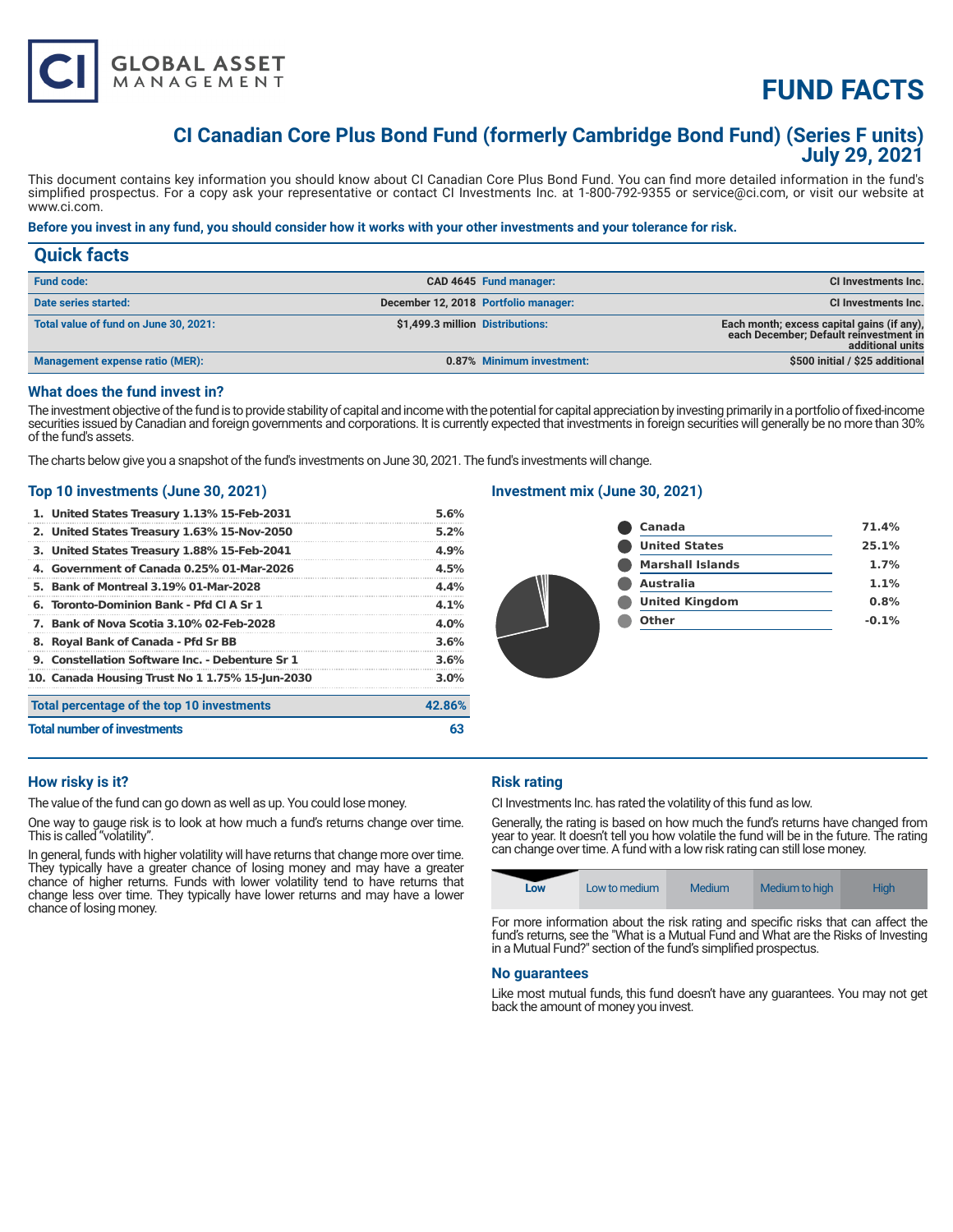# **CI Canadian Core Plus Bond Fund (formerly Cambridge Bond Fund) (Series F units)**

# **How has the fund performed?**

This section tells you how Series F securities of the fund have performed over the past 2 calendar years. Returns are after expenses have been deducted. These expenses reduce the fund's returns.

#### **Year-by-year returns**

This chart shows how Series F securities of the fund performed in each of the past 2 calendar years. This fund series has not dropped in value in the last 2 calendar years. The range of returns and change from year to year can help you assess how risky the fund has been in the past. It does not tell you how the fund will perform in the future.



#### **Best and worst 3-month returns**

This table shows the best and worst returns for Series F securities of the fund in a 3- month period over the past 2 calendar years. The best and worst 3-month returns could be higher or lower in the future. Consider how much of a loss you could afford to take in a short period of time.

|                     | <b>Return</b> | 3 months ending | If you invested \$1,000 at the beginning of the period |
|---------------------|---------------|-----------------|--------------------------------------------------------|
| <b>Best return</b>  | 5.9%          | June 30. 2020   | Vour investment would be \$1,059.                      |
| <b>Worst return</b> | $-3.8%$       | March 31. 2021  | Vour investment would be \$962.                        |

#### **Average return**

As at June 30, 2021, a person who invested \$1,000 in this series of units of the fund 2 years ago now has \$1,179. This works out to an annual compound return of 6.7%.

# **Who is this fund for?**

# **This fund may be suitable for you if you:**

- want to receive income
- are investing for the medium term and/or long term<br>• can telerate low risk
- can tolerate low risk

# **A word about tax**

In general, you'll have to pay income tax on any money you make on a fund. How much you pay depends on the tax laws of where you live and whether you hold the fund in a registered plan, such as a Registered Retirement Savings Plan or a Tax-Free Savings Account.

Keep in mind that if you hold your fund in a non-registered account, fund distributions are included in your taxable income, whether you get them in cash or have them reinvested.